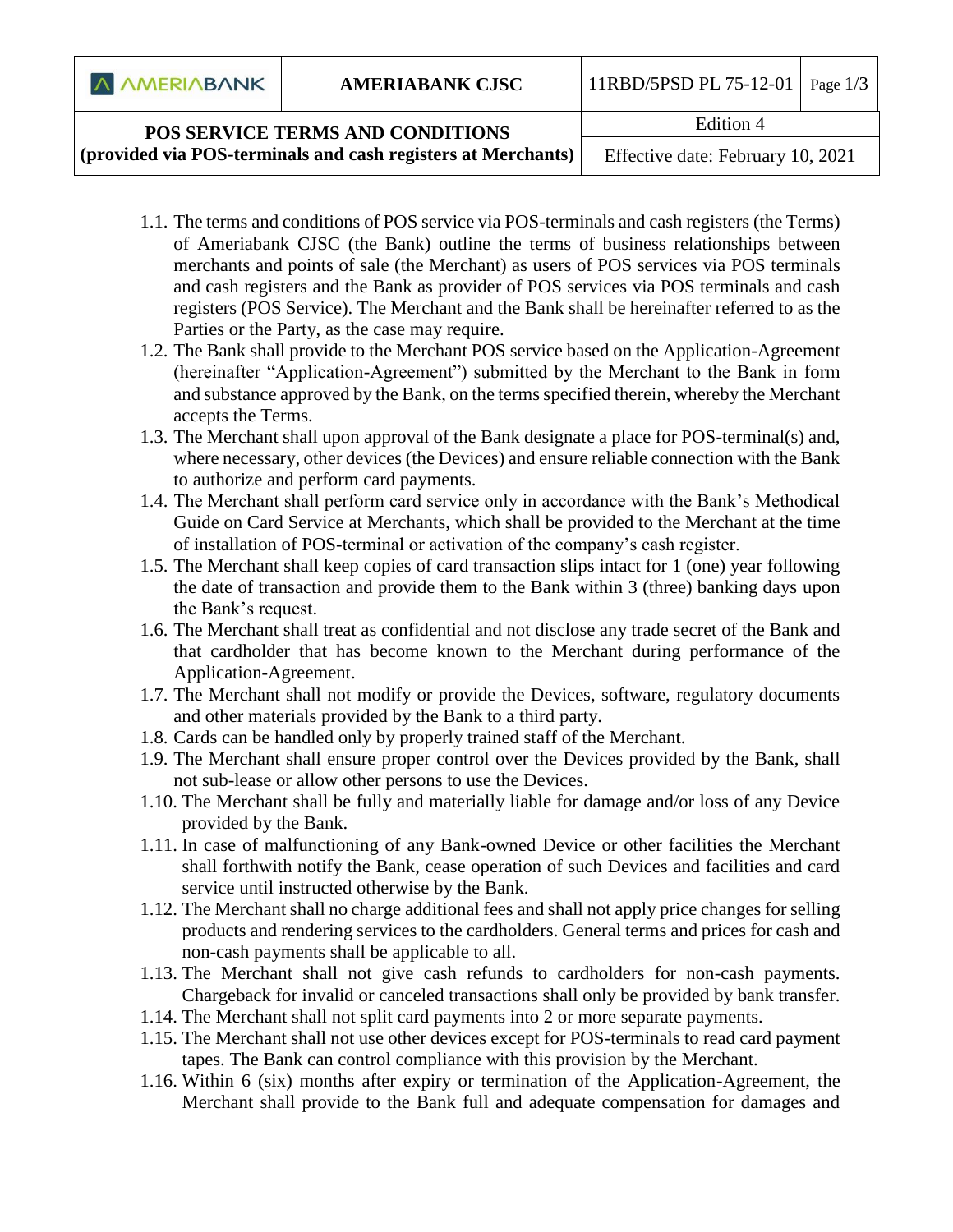

## **POS SERVICE TERMS AND CONDITIONS**

**(provided via POS-terminals and cash registers at Merchants)**

financial losses incurred as a result of breach of any provision of the Terms that occurred prior to expiry or termination of the Application-Agreement.

- 1.17. Depending on monthly scale of POS-terminal payments at the Merchant, the Bank may apply monthly service fee in accordance with Ameriabank CJS[C Tariffs](http://www.ameriabank.am/) (for the effective version, please visit [www.ameriabank.am\)](http://www.ameriabank.am/).
- 1.18. The Merchant shall return the Bank-owned Devices within 1 (one) banking day upon written request of the Bank.
- 1.19. The Merchant shall give immediate written notice to the Bank in case of any change in the information provided in the "Merchant's data" section of the Application-Agreement or hiring of new staff responsible for card service.
- 1.20. The Merchant shall be fully liable by the property it owns for breach of its obligations under the Application-Agreement and the Terms. Furthermore, the Merchant shall provide full and adequate compensation to cardholders for moral and material damages sustained as a result of disclosure of banking secrecy and breach of other obligations by the Merchant.
- 1.21. The Merchant shall be fully responsible and liable for payments where card number is input manually where so envisaged under the Application-Agreement.
- 1.22. The Merchant can request the Bank to provide all materials required for proper operation and maintenance of the Devices.
- 1.23. The Merchant can receive the amount of card payments from the Bank, if the payments were performed in accordance with the Application-Agreement.
- 1.24. The Merchant can perform the operations and transactions envisaged under the Methodical Guide on Card Service at Merchants in accordance with the same.
- 1.25. The Merchant can request the Bank to refund the amount of card payments performed through the the Devices, if the payments were properly authorized and meet the Terms.
- 1.26. The Bank shall ensure 24/7 authorization of card transactions at the Merchant.
- 1.27. The Bank shall provide to the Merchant necessary devices and promotional materials for performing card transactions and ensure proper technical maintenance of such devices.
- 1.28. The Bank shall provide training on use of the Devices for the staff (cashiers) of the Merchant.
- 1.29. The Bank shall provide the amount of transactions which have been properly authorized and meet the requirements of clause 1․4 of the Terms to the Merchant, charging the fees specified in the Application-Agreement.
- 1.30. The Bank shall treat as confidential and proprietary any transaction-related information that has become known to the Bank in the course of performance of obligations under the Application-Agreement and the Terms. Such information can only be disclosed to third parties in cases provided for under the Republic of Armenia laws and regulations.
- 1.31. The Bank can block the accounts of the company specified in the "Merchant's data" section of the Application-Agreement (the Company) to the extent of disputed transaction amount for the period defined under applicable chargeback rules of Visa/MasterCard, MIR or Armenian Card but in any case not longer than 6 (months), if the person making payment at the Merchant disputes the transaction.